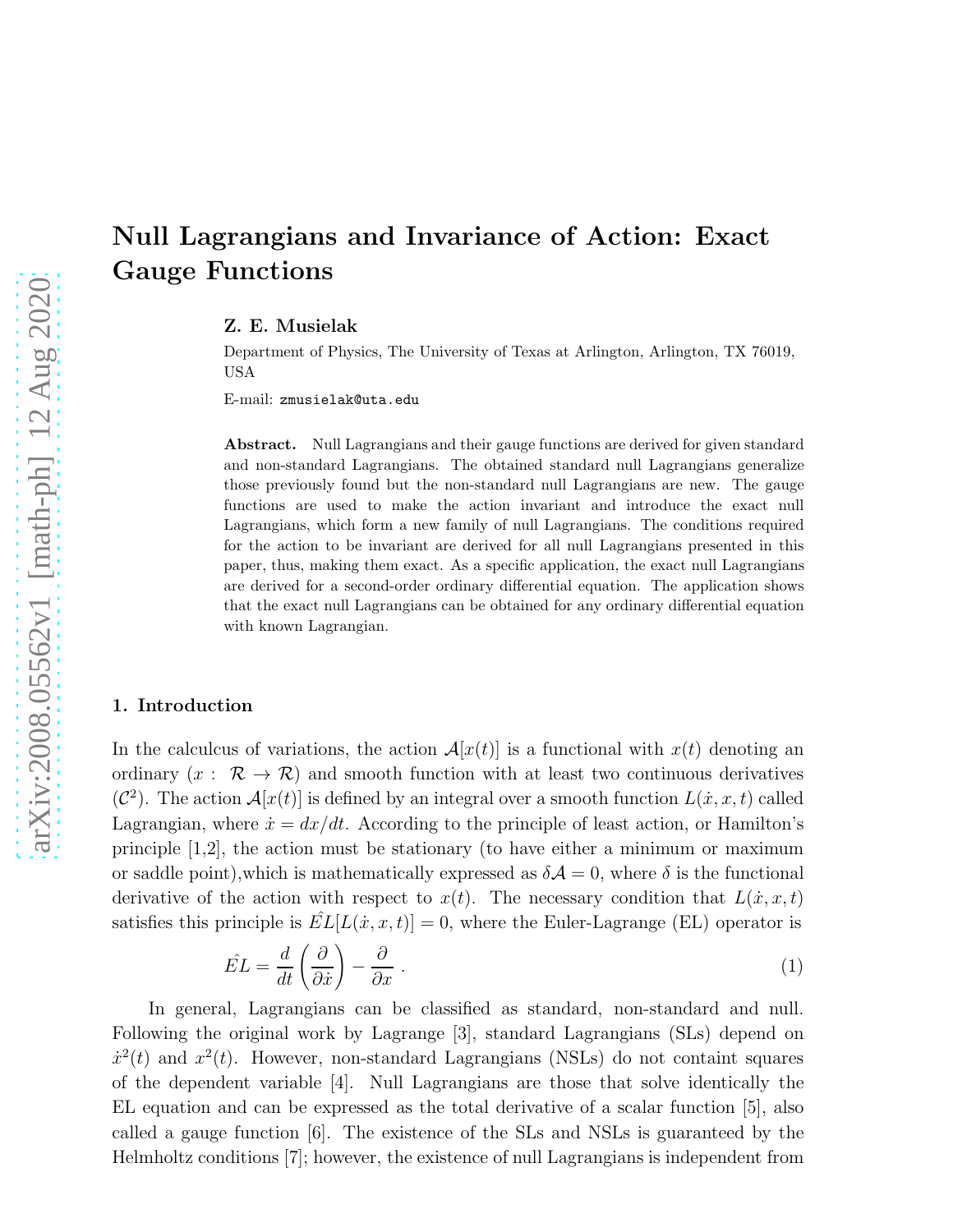these conditions. The process of finding a Lagrangian for a given differential equation is called the inverse problem of the calculus of variations, or the Helmholtz problem [8,9].

There are different methods to find the SLs, NSLs and null Lagrangians. The SLs can be found by using either the Jacobi last multiplier [10,11], or by fractional derivatives [12], or direct methods [13,14]; there are numerous applications of SLs to different physical systems. Methods to construct the NSLs were developed by many authors [13-17]. A novel form of NSLs was proposed by El Nabulsi [18], who used a fractional action approach to obtain the cosmological equations. Generalized forms of NSLs were also presented [19] and then applied to second-order ordinary differential equations (ODEs), whose solutions are special functions of mathematical physics [20]. Other generalizations of the NSLs and their applications to nonlinear ODEs were also made to the Riccati equation [21] and to a Linard-type nonlinear oscillator [22].

Null Lagrangians, also known as trivial Lagrangians, have been extensively investigated in mathematics. Specific studies involved structures and generation of these Lagrangians [5,23,24], geometric formulations [25], Cartan and Lepage forms and symmetries of Lagrangians [24,26,27], trivial Lagrangians in field theories [28,29], and Carathéodory's theory of fields of extremals and integral invariants [1,24]. Null Lagrangians were also applied to elasticity, where they represent the energy density function of materials [30,31], and to demonstrate the Galilean invariance of the Newton law of inertia [32]. However, the role of null Lagrangians and their gauge functions in physics is not yet established.

The basis for the Lagrange formalism is the jet-bundle theory and the null Lagrangians are typically studied within the frame of this theory [28,29]. Let T and X be differentiable manifolds of dimensions m and  $M+m$ , respectively, and let  $\pi: X \to T$ be a fibred bundle structure, with  $\pi$  being the canonical projection of the fibration. Let  $J_m^r(X) \to T$  be the r-th jet bundle, where  $t \in T$  and  $x \in X$ , with  $r \in IN$ . Then, an ODE of order  $q$  is called locally variational (or the E-L type) if, and only if, there exists a local real function L constrainted by the condition  $q \leq r$ . For the ODEs with  $q = 2$  the resulting local Lagrangian depends on  $\dot{x}(t)$ ,  $x(t)$  and t, and it can be written as  $L(x, x, t)$ . Such local Lagrangians are not unique as other Lagrangians may also exist and they would give the same original equations when substituted into the E-L equations.

A general second-order ODE is of the form  $\hat{D}x(t) = 0$ , where  $\hat{D} = A(t)d dt^2 +$  $B(t)d\ dt + C(t)$  is a linear operator and  $A(t)$ ,  $B(t)$  and  $C(t)$  are ordinary and smooth functions to be specified. In order to demonstrate a role that the standard and nonstandard ENLs may play in the theory of ODEs, the simplest s econd-order ODE,  $\hat{D}_o x(t) = 0$  with  $\hat{D}_o = d \, dt^2$  is considered as an example; the obtained results suggest that derivation of the ENLs for  $\hat{D}x(t) = 0$  is straightforward.

The main objective of this paper is to develop methods to find null Lagrangians for given standard and non-standard Lagrangians, and introduce a requirement that allows defining a new class of null Lagrangians called here the *exact null Lagrangians* (ENLs). All null Lagrangians derived in this paper are the ENLs and their gauge functions are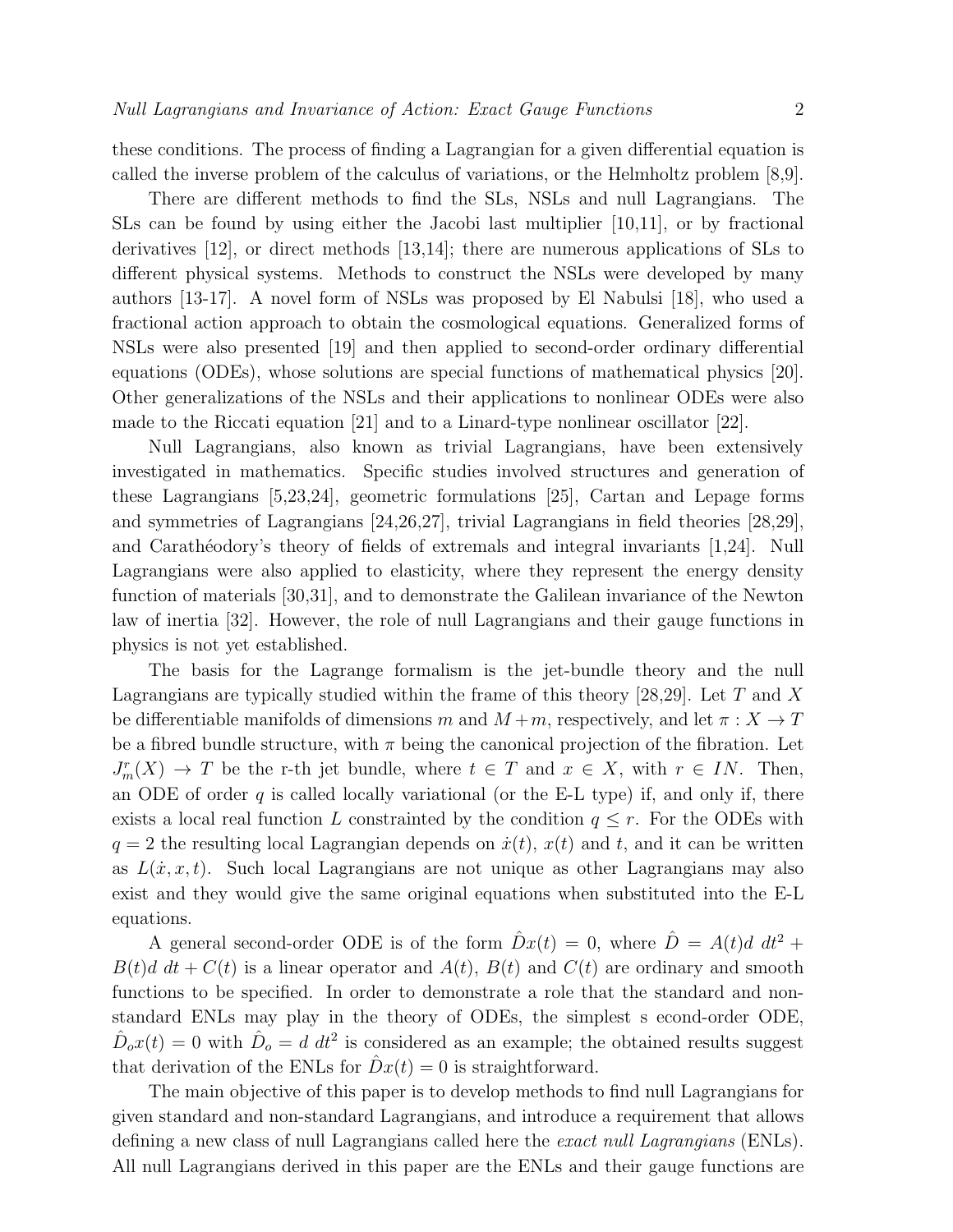also obtained. Typically, the SLs and NSLs are found for a given ordinary or partial differential equation by solving the inverse (or Helmholtz) problem of the calculus of variations. In this paper, our approach is different, namely, we specify forms of the SLs and NSLs that have been commonly used and then present methods of finding exact null Lagrangians for the given SLs and NSLs. Since the forms of the SLs and NSLs are very different, the resulting standard and non-standard ENLs are also distinct.

The outline of the paper is as follows: in Section 2, the standard and non-standard null Lagrangians and their gauge functions are constructed; in Section 3, invariance of the action is described and used to define the exact null Lagrangians; application of the obtained results to a simple second-order ordinary differential equation is presented in Section 4; and the conclusions are given in 5.

# 2. Null Lagrangians and their gauge functions

#### *2.1. Standard null Lagrangians*

The standard Lagrangians  $L_s[x(t), x(t)]$  considered here are those that depend on the squares of the dependent variable  $x^2(t)$ , and its derivative  $\dot{x}^2(t)$ , and they are of the form

<span id="page-2-0"></span>
$$
L_s[\dot{x}(t), x(t)] = \frac{1}{2} [\alpha \dot{x}^2(t) - \beta x^2(t)],
$$
\n(2)

where  $\alpha$  and  $\beta$  are either functions of the independent variable or they are constants; in both cases, they must be determined once a mathematical or physical problem is specified; in the original Lagrange formulation [3],  $\alpha = \alpha_o = \text{const}$  and  $\beta = \beta_o = \text{const}$ .

In the previous work [5,23,24,32], null Lagrangians were constructed for a given differential equation. However, here we propose a method to construct null Lagrangians for the SL given by Eq.  $(2)$ . The basis of this method is the requirement that the constructed null Lagrangian contains only terms with the dependent or independent variables or their combination, which are of lower oder than those present in  $L_s[x(t), x(t)]$ . Following [\[32\]](#page-10-0), the following null Lagrangian is obtained

<span id="page-2-1"></span>
$$
L_{s,n}[\dot{x}(t), x(t), t] = c_1 \dot{x}(t)x(t) + c_2[\dot{x}(t)t + x(t)] + c_3 \dot{x}(t) + c_4 , \qquad (3)
$$

and its gauge function

<span id="page-2-2"></span>
$$
\Phi_{s,n}[x(t),t] = \frac{1}{2}c_1x^2(t) + c_2x(t)t + c_4x + c_6t,
$$
\n(4)

where the subscript 'n' stands for null, and  $c_1$ ,  $c_2$ ,  $c_3$  and  $c_4$  are constants to be determined that can be expressed in terms of  $\alpha$  and  $\beta$ . In the previous work,  $L_{s,n}[ \dot{x}(t), x(t), t]$  was obtained first and then its gauge function  $\Phi_n[x(t), t]$  was derived. Here, we generalize these results by replacing the constants in either  $L_{s,n}[\dot{x}(t), x(t), t]$ or  $\Phi_{s,n}[x(t), t]$  by ordinary and smooth functions. The resulting null Lagrangians and their gauge functions are presented in Propositions 1 and 2.

**Proposition 1:** Let  $f_1(t)$ ,  $f_2(t)$ ,  $f_3(t)$  and  $f_4(t)$  be ordinary and smooth functions of the following test-Lagrangian

$$
L_{s,t}[x(t), x(t), t] = f_1(t)\dot{x}(t)x(t) + f_2(t)[\dot{x}(t)t + x(t)] + f_3(t)\dot{x}(t) + f_4(t) \tag{5}
$$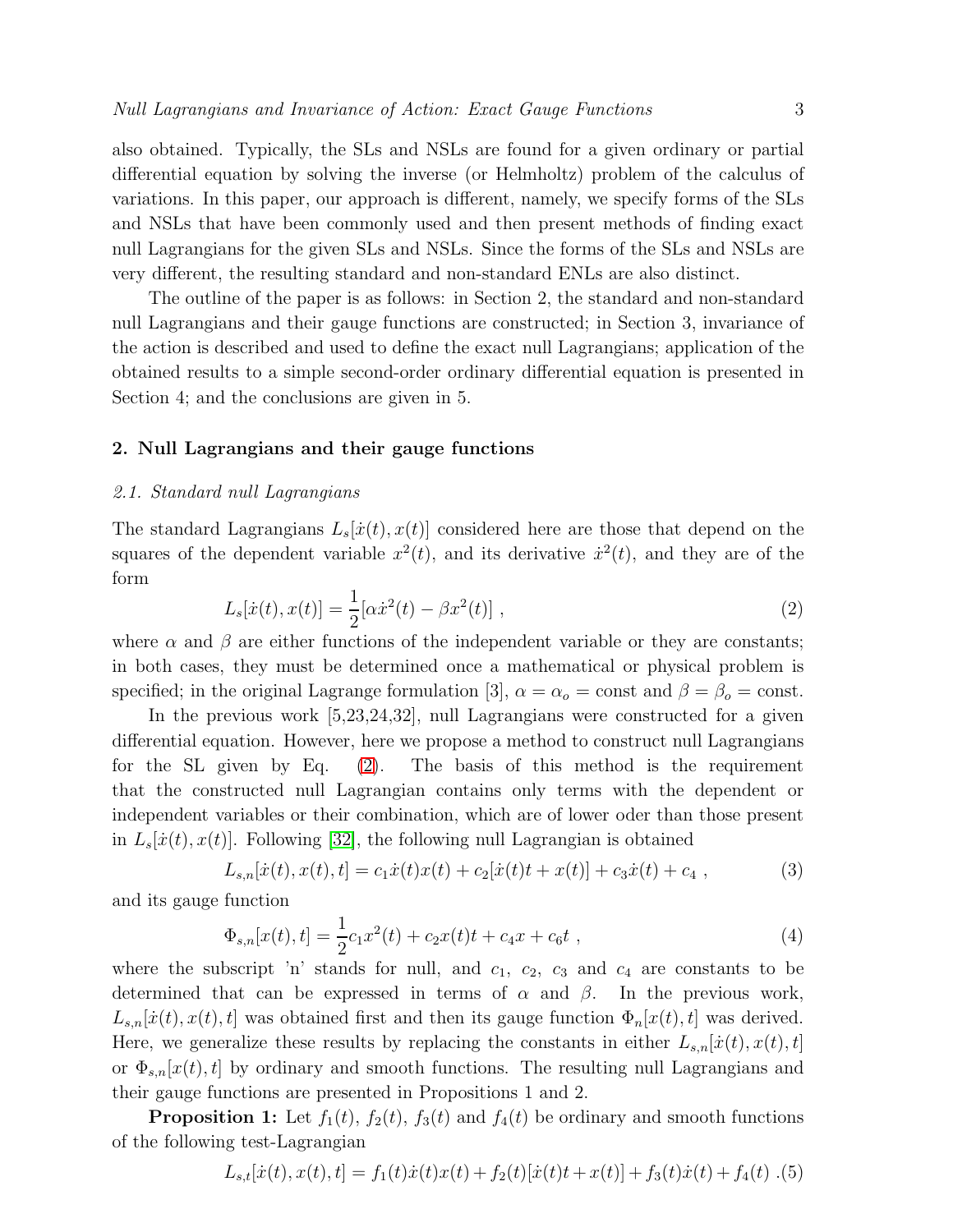Then,  $L_{s,t}[x(t),x(t),t]$  is a null Lagrangian if, and only if,  $f_1(t) = c_1$ ,  $f_2(t) = c_2$  and  $f_3(t) = c_3$ , where  $c_1$ ,  $c_2$  and  $c_3$  are constants, and  $f_4(t)$  is arbitrary.

**Proof:** The necessary condition that  $L_{s,t}[x(t), x(t), t]$  is a null Lagrangian is  $EL{L<sub>s,t</sub>[ $\dot{x}(t), x(t), t$ ]} = 0, which gives$ 

$$
\dot{f}_1(t)x(t) + \dot{f}_2(t)t + \dot{f}_4(t) = 0.
$$
\n(6)

This condition is only satisfied when  $f_1(t) = c_1$ ,  $f_2(t) = c_2$  and  $f_3(t) = c_3$ , and it does not depend on  $f_4(t)$ , which implies that this function can be arbitrary.

Comparison of  $L_{s,t}[{\dot{x}}(t),x(t),t]$  obtained in Proposition 1 to  $L_{s,n}[{\dot{x}}(t),x(t),t]$  of Eq. [\(3\)](#page-2-1) can be summarized as follows.

Corollary 1: Any arbitrary constant or arbitrary function of independent variable may be added to any null Lagrangian without changing the properties of this Lagrangian.

Proposition 2: Let the general null Lagrangian be

<span id="page-3-2"></span>
$$
L_{s,gn}[\dot{x}(t), x(t), t] = [f_1(t)\dot{x}(t) + \frac{1}{2}\dot{f}_1(t)x(t)]x(t) + [f_2(t)\dot{x}(t) + \dot{f}_2(t)x(t)]t + f_2(t)x(t) + [f_3(t)\dot{x}(t) + \dot{f}_3(t)x(t)] + [f_4(t) + \dot{f}_4(t)].
$$
\n(7)

where  $f_1(t)$ ,  $f_2(t)$ ,  $f_3(t)$  and  $f_4(t)$  are ordinary and smooth functions of the independent variable. Then, the null Lagrangian  $L_{s,qn}[\dot{x}(t), x(t), t]$  is obtained if, and only if, the gauge function  $\Phi_{s,n}[x(t), t]$  (see Eq. [4\)](#page-2-2) is generalized to

<span id="page-3-0"></span>
$$
\Phi_{s,gn}[x(t),t] = \frac{1}{2}f_1(t)x^2(t) + f_2(t)x(t)t + f_3(t)x(t) + f_4(t)t,
$$
\n(8)

which becomes the general gauge function.

**Proof:** In order for  $L_{s,qn}[\dot{x}(t),x(t),t]$  to be the general null Lagrangian, it is required that  $EL{L_{s,qn}[*x*(*t*), *x*(*t*), *t*]} = 0$  and

<span id="page-3-1"></span>
$$
L_{s,gn}[\dot{x}(t), x(t), t] = \frac{d\Phi_{s,gn}[x(t), t]}{dt} = \frac{\partial \Phi_{s,gn}[x(t), t]}{\partial t} + \dot{x}(t) \frac{\partial \Phi_{s,gn}[x(t), t]}{\partial x}.
$$
(9)

Substitution of Eq. [\(8\)](#page-3-0) into Eq. [\(9\)](#page-3-1) gives the general null Lagrangian.

The following Corollary extends (without a proof) the results of Proposition 2 to all null Lagrangians of this category.

**Corollary 2:** The Lagrangian  $L_{s,qn}[x(t),x(t),t]$  is the most general null Lagrangian among all null Lagrangians that can be constructed from terms with the lowest orders of the dependent variable and its derivative.

**Corollary 3:** For the special cases of  $f_1(t) = c_1$ ,  $f_2(t) = c_2$ ,  $f_3(t) = c_3$  and  $f_4(t) = c_4$ , the general null Lagrangian  $L_{s,gn}[ \dot{x}(t), x(t), t]$  reduces to that given by Eq.  $(3)$  or the one presented in  $|32|$ .

To determine the arbitrary functions in the standard null Lagrangians, additional conditions are necessary; such conditions are introduced in Section ??, where it is shown how the coefficients  $\alpha$  and  $\beta$  in the standard Lagrangian  $L_s[x(t), x(t)]$  are related to the arbitrary functions in  $L_{s,qn}[\dot{x}(t),x(t),t]$ .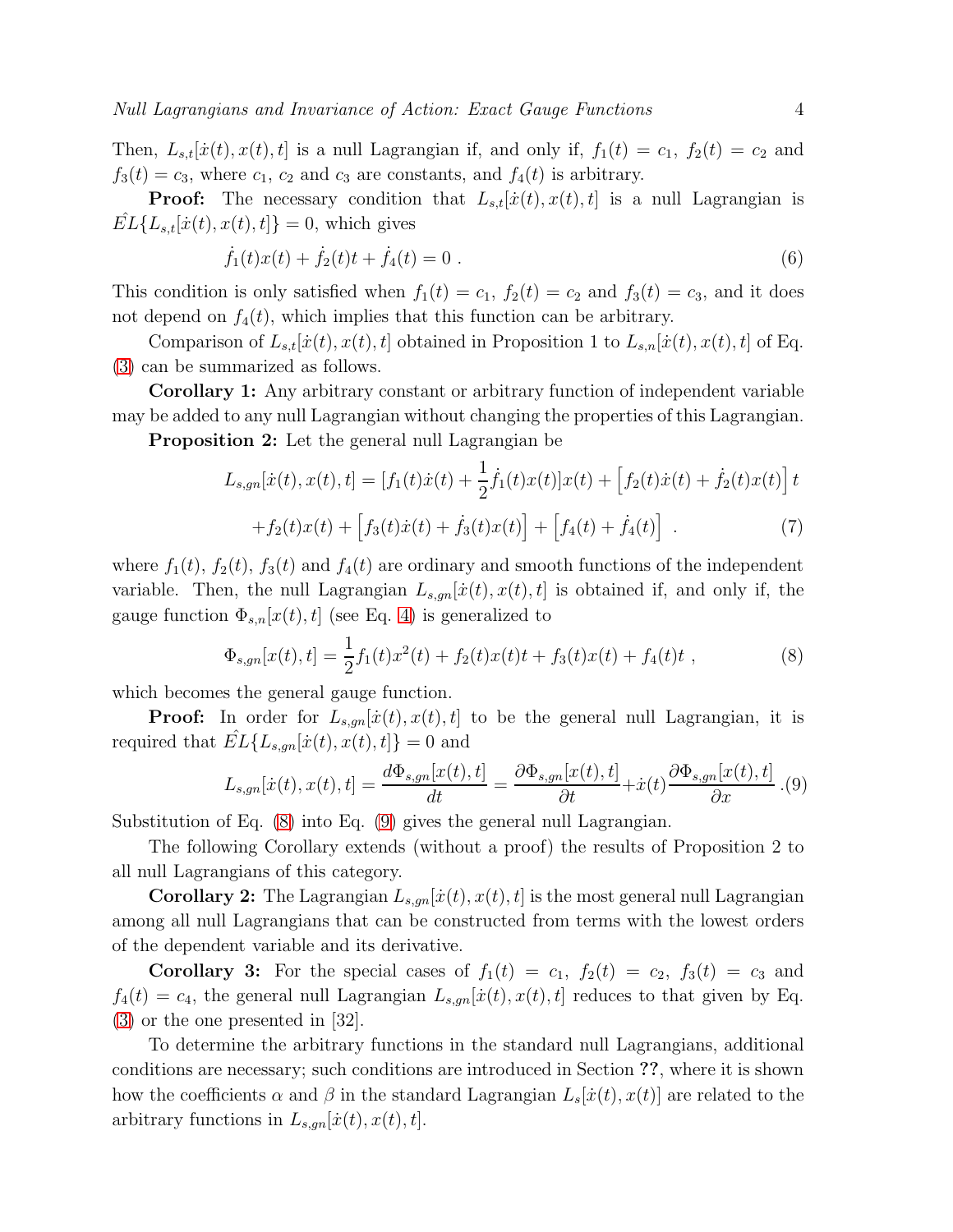#### *2.2. Non-standard null Lagrangians*

Any Lagrangian different than  $L_s[x(t), x(t)]$  (see Eq. [2\)](#page-2-0) is called a non-standard Lagrangian (NSL). Among known NSLs, the most commonly used is

<span id="page-4-0"></span>
$$
L_{ns}[\dot{x}(t), x(t), t] = \frac{1}{g_1(t)\dot{x}(t) + g_2(t)x(t) + g_3(t)},
$$
\n(10)

where  $g_1(t)$ ,  $g_2(t)$  and  $g_3(t)$  are ordinary and smooth functions to be determined in such a way that a second-order ODE derived by using  $L_s[x(t), x(t), t]$  is identical to that obtained when  $L_{ns}[{\dot{x}}(t),x(t),t]$  is substituted into the EL equation. As shown by Eq. [\(2\)](#page-2-0), this derivation of the ODE depends on the form of the coefficients  $\alpha$  and  $\beta$ , and whether these coefficients are constants or functions of the independent variable. In other words, a prior knowledge of the ODE resulting from the standard Lagrangian is needed in order to determine the forms of the functions  $g_1(t)$ ,  $g_2(t)$  and  $g_3(t)$  [13,14, 16,17]; see Section 4 for details.

However, for the purpose of finding non-standard null Lagrangians, determination of  $g_1(t)$ ,  $g_2(t)$  and  $g_3(t)$  is not required. Since there are no non-standard null Lagrangians published in the literature, in the following we present our first such Lagrangians and demonstrate their association with  $L_{ns}[*x*(*t*), *x*(*t*), *t*].$  To find these Lagrangians, we impose two conditions. First, a form of any non-standard null Lagrangian must be similar to that of  $L_{ns}[*x*(*t*), *x*(*t*), *t*],$  and second, the order of the dependent variable and its derivative must not exceed their order in the NSL given by Eq. [\(10\)](#page-4-0). The obtained non-standard null Lagrangians are presented in Propositions 3 and 4, and the Corollaries that follow them.

**Proposition 3:** Let  $a_1$ ,  $a_2$ ,  $a_3$  and  $a_4$  be constants in the following non-standard test-Lagrangian

$$
L_{ns,t}[x(t), x(t), t] = \frac{a_1 \dot{x}(t)}{a_2 x(t) + a_3 t + a_4} \,. \tag{11}
$$

Then,  $L_{ns,t}[ \dot{x}(t), x(t), t]$  is a null Lagrangian if, and only if,  $a_3 = 0$ .

Substitution of this Lagrangain into the EL equation,  $\hat{EL}\lbrace L_{ns,t}[ \dot{x}(t), x(t), t] \rbrace = 0$ that gives  $a_1a_3 = 0$ ; since  $a_1 \neq 0$ , then  $a_3 = 0$ .

**Corollary 4:** Let  $L_{ns,n}[x(t),x(t)]$  be the non-standard null Lagrangian with  $a_3 = 0$ . then, its gauge function is given by  $\Phi_{ns,n}[x(t)] = (a_1/a_2) \ln |a_2x(t) + a_4|$ .

Corollary 5: Another null Lagrangian that can be constructed is  $L_{tn}(t)$  =  $b_1/(b_2t+b_3)$  with its gauge function  $\Phi_{tn}(t) = (b_1/b_2) \ln |b_2t+b_3|$ ; however, this Lagrangian and its gauge function do not obey the first condition, thus, they will not be further considered.

Our generalization of the gauge function  $\Phi_{ns,n}(t)$  given in Proposition 3 is now presented in the following proposition.

**Proposition 4:** Let  $h_1(t)$ ,  $h_2(t)$  and  $h_4(t)$  be ordinary and smooth functions in the following general, non-standard, test-gauge function

<span id="page-4-1"></span>
$$
\Phi_{ns,gt}[x(t), x(t), t] = \left[\frac{h_1(t)}{h_2(t)}\right] \ln[h_2(t)x(t) + h_4(t)]. \tag{12}
$$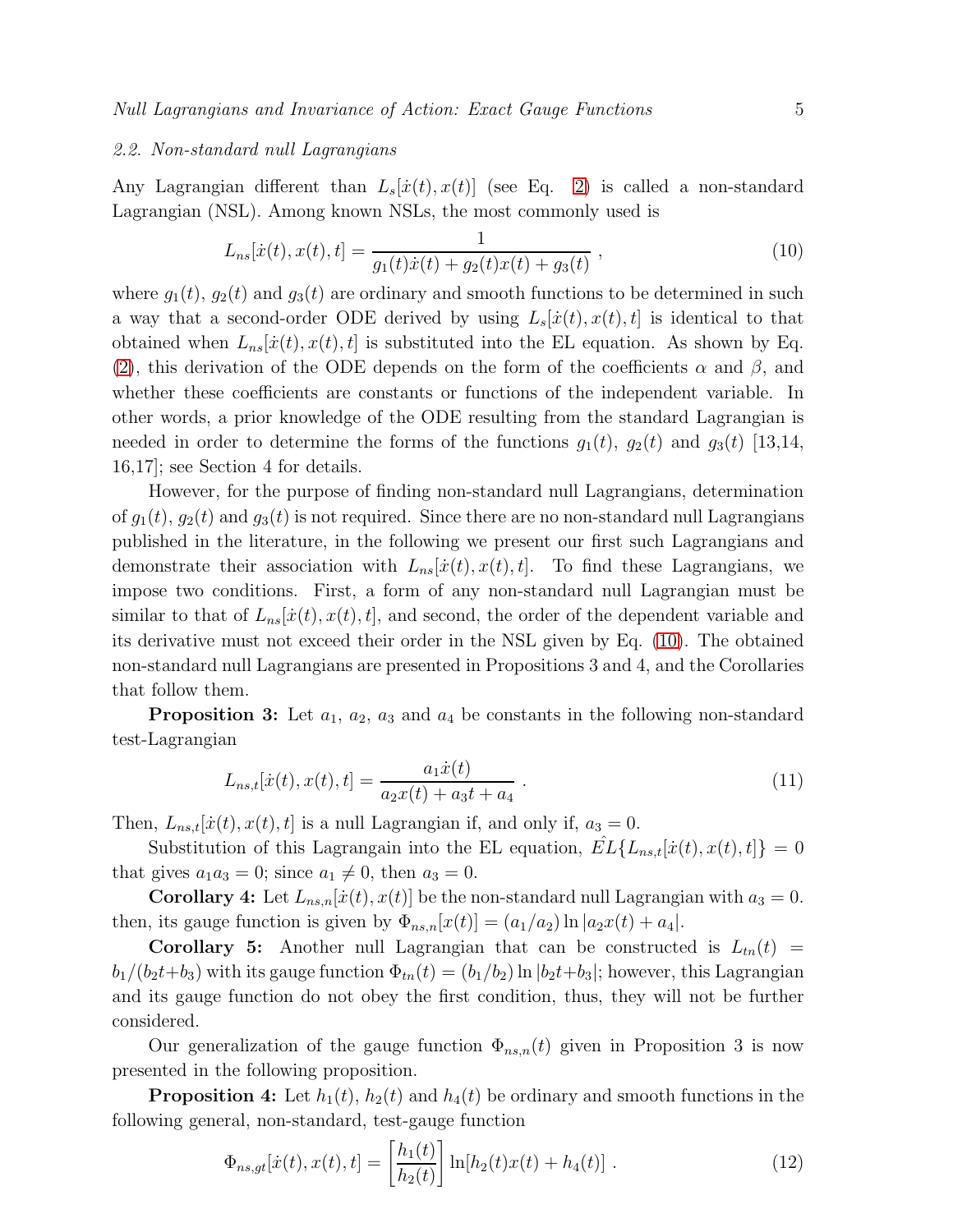# *Null Lagrangians and Invariance of Action: Exact Gauge Functions* 6

This gauge function gives a null Lagrangian if, and only if,  $h_4(t) = a_4 = \text{const.}$ 

**Proof:** Using Eq. [\(9\)](#page-3-1), the gauge function  $P_{ns,qt}[i(t), x(t), t]$  gives the general nonstandard test-Lagrangian

<span id="page-5-0"></span>
$$
L_{ns,gt}[x(t), x(t), t] = \frac{h_1(t)\dot{x}(t)}{h_2(t)x(t) + h_4(t)} + \frac{h_1(t)}{h_2(t)}\frac{\dot{h}_2(t)x(t) + \dot{h}_4(t)}{h_2(t)x(t) + h_4(t)} + \left[\frac{\dot{h}_1(t)}{h_2(t)} - \frac{\dot{h}_1(t)\dot{h}_2(t)}{h_2(t)}\right] \ln|h_2(t)x(t) + h_4(t)|.
$$
\n(13)

Verification of  $\hat{EL}\{L_{ns,qt}[x(t),x(t),t]\}=0$  leads to

$$
\frac{\dot{h}_4(t)}{h_2(t)x(t) + h_4(t)} = 0 ,
$$
\n(14)

which shows that  $\dot{h}_4(t) = 0$  or  $h_4(t) = a_4 = \text{const.}$  Thus, the final form of the general, non-standard, null Lagrangian is

<span id="page-5-1"></span>
$$
L_{ns,gn}[\dot{x}(t), x(t), t] = \frac{h_1(t)\dot{x}(t)}{h_2(t)x(t) + a_4} + \frac{h_1(t)}{h_2(t)} \frac{\dot{h}_2(t)x(t)}{h_2(t)x(t) + a_4}
$$

$$
+ \left[ \frac{\dot{h}_1(t)}{h_2(t)} - \frac{\dot{h}_1(t)\dot{h}_2(t)}{h_2(t)} \right] \ln |h_2(t)x(t) + a_4| , \qquad (15)
$$

and this is the general non-standard null Lagrangian, whose gauge function is given by Eq. [\(12\)](#page-4-1).

According to the results of Proposition 4, the general, non-standard gauge function for  $L_{ns,qn}[\dot{x}(t), x(t), t]$  is

<span id="page-5-2"></span>
$$
\Phi_{ns,gn}[x(t), x(t), t] = \left[\frac{h_1(t)}{h_2(t)}\right] \ln[h_2(t)x(t) + a_4].
$$
\n(16)

**Corollary 6:** The Lagrangian  $L_{ns,gn}[ \dot{x}(t), x(t), t]$  reduces to  $L_{ns,n}[ \dot{x}(t), x(t), t]$ , and the gauge function  $\Phi_{ns,gn}[\dot{x}(t), x(t), t]$  becomes  $\Phi_{ns,n}[\dot{x}(t), x(t), t]$  when the functions  $h_1(t)$  and  $h_2(t)$  are replaced by the constants  $a_1$  and  $a_2$ , respectively.

The derived  $L_{ns,gn}[\dot{x}(t), x(t), t]$  and its gauge function represent the most general non-standard null Lagrangian and the gauge function that can be obtained for the NSL given by Eq. [\(10\)](#page-4-0). This is based on the condition that the order of the dependent variable in the null Lagrangian is either the same or lower than that displayed in the NSL.

### 3. Invariance of action and exact null Lagrangians

Our main results derived in the previous section are the general, standard, null Lagrangian given by Eq. [\(7\)](#page-3-2), and the general, non-standard, null Lagrangian given by Eq. [\(13\)](#page-5-0), and their gauge functions. The Lagrangians and the gauge functions depend on arbitrary functions that must be ordinary and smooth. These functions must obey certain constraints, which are now specified.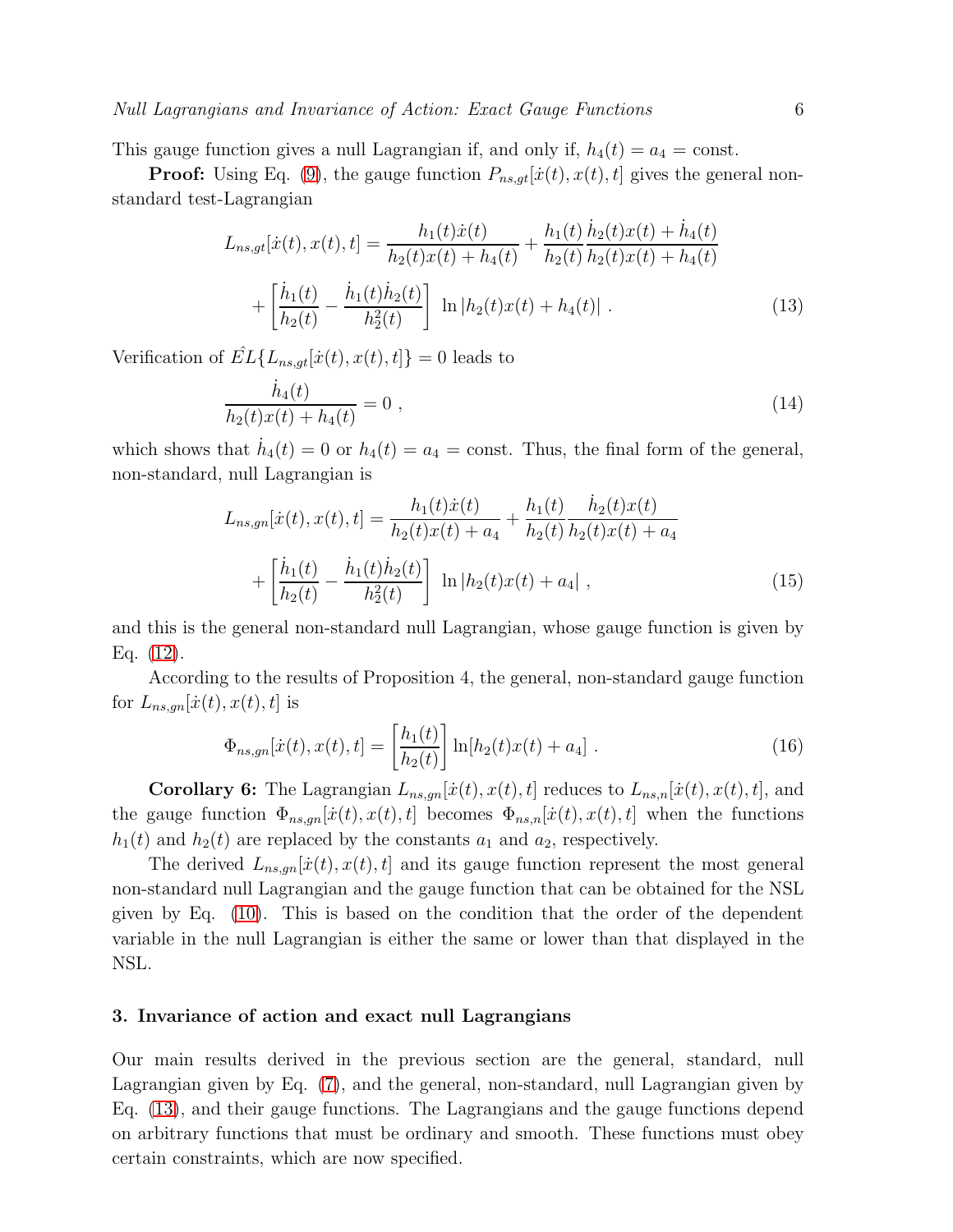*Null Lagrangians and Invariance of Action: Exact Gauge Functions* 7

In general, the action is defined as

$$
A[x(t); t_e, t_o] = \int_{t_o}^{t_e} (L + L_{\text{null}}) dt = \int_{t_o}^{t_e} L dt + \int_{t_o}^{t_e} \left[ \frac{d\Phi_{\text{null}}(t)}{dt} \right] dt
$$

$$
= \int_{t_o}^{t_e} L dt + \left[ \Phi_{\text{null}}(t_e) - \Phi_{\text{null}}(t_o) \right], \tag{17}
$$

where  $t_o$  and  $t_e$  denote the initial and final times, L is a Lagrangian that can be either any SL or any NSL,  $L_{\text{null}}$  is any null Lagrangian and  $\Phi_{\text{null}}$  is its gauge function. Since both  $\Phi_{\text{null}}(t_e)$  and  $\Phi_{\text{null}}(t_o)$  are constants, they do not affect the Hamilton Principle that requires  $\delta A[x(t)] = 0$ . However, the requirement that  $\Delta \Phi_{\text{null}} = \Phi_{\text{null}}(t_e) - \Phi_{\text{null}}(t_o) =$ const adds this constant to the value of the action. In other word, the value of the action is affected by the gauge function.

Let us now define a new category of null Lagrangians, which have one additional characteristic, namely, they make the action gauge invariant, or more precisely independent from the gauge function.

**Definition 1:** A null Lagrangian whose  $\Delta\Phi_{\text{null}} = 0$  at the end conditions is called the exact null Lagrangian.

**Definition 2:** A gauge function with properties that  $\Delta\Phi_{\text{null}} = 0$  is called the exact gauge function.

The condition  $\Delta\Phi_{\text{null}} = 0$  is satisfied when  $\Phi_{\text{null}}(t_e) = 0$  and  $\Phi_{\text{null}}(t_o) = 0$ . Thus, the exact null Lagrangians (ENLs) are those whose exact gauge functions (EGFs) are zero at the end conditions.

We use these conditions to establish constraints on arbitrary functions that the null Lagrangians and their gauge functions depend on. We begin with  $L_{s,gn}[ \dot{x}(t), x(t), t]$  (see Eq. [7\)](#page-3-2) and its gauge function  $\Phi_{s,qn}[x(t), t]$  (see Eq. [8\)](#page-3-0), and this Lagrangian is exact if, and only if,  $\Phi_{s,qn}(t_e) = 0$  and  $\Phi_{s,qn}(t_o) = 0$ , or explicitly

<span id="page-6-0"></span>
$$
\frac{1}{2}f_1(t_e)x_e^2 + f_2(t_e)x_e t_e + f_3(t_e)x_e + f_4(t_e)t_e = 0,
$$
\n(18)

and

<span id="page-6-1"></span>
$$
\frac{1}{2}f_1(t_o)x_o^2 + f_2(t_o)x_o t_o + f_3(t_o)x_o + f_4(t_o)t_o = 0,
$$
\n(19)

with  $x_e = x(t_e)$  and  $x_o = x(t_o)$  at the end points. If the arbitrary functions satisfy these conditions, then the action remains invariant, and  $L_{s,gn}[ \dot{x}(t), x(t), t]$  is the general, standard, exact null Lagrangian. It is seen that the relationships  $f_3(t_e) = -f_1(t_e)x_e/2$ and  $f_4(t_e) = -f_2(t_e)x_e$  solve the first condition, and similar relationships for  $t_o$  solve the second condition; this shows how these functions can be related to each other.

Applying the same procedure to  $L_{ns,qn}[\dot{x}(t), x(t), t]$  and its gauge function  $\Phi_{ns,gn}[\dot{x}(t), x(t), t]$ , we obtain

<span id="page-6-2"></span>
$$
\left[\frac{h_1(t_e)}{h_2(t_e)}\right] \ln[h_2(t_e)x_e + a_4] = 0 ,
$$
\n(20)

and

<span id="page-6-3"></span>
$$
\left[\frac{h_1(t_o)}{h_2(t_o)}\right] \ln[h_2(t_o)x_o + a_4] = 0.
$$
\n(21)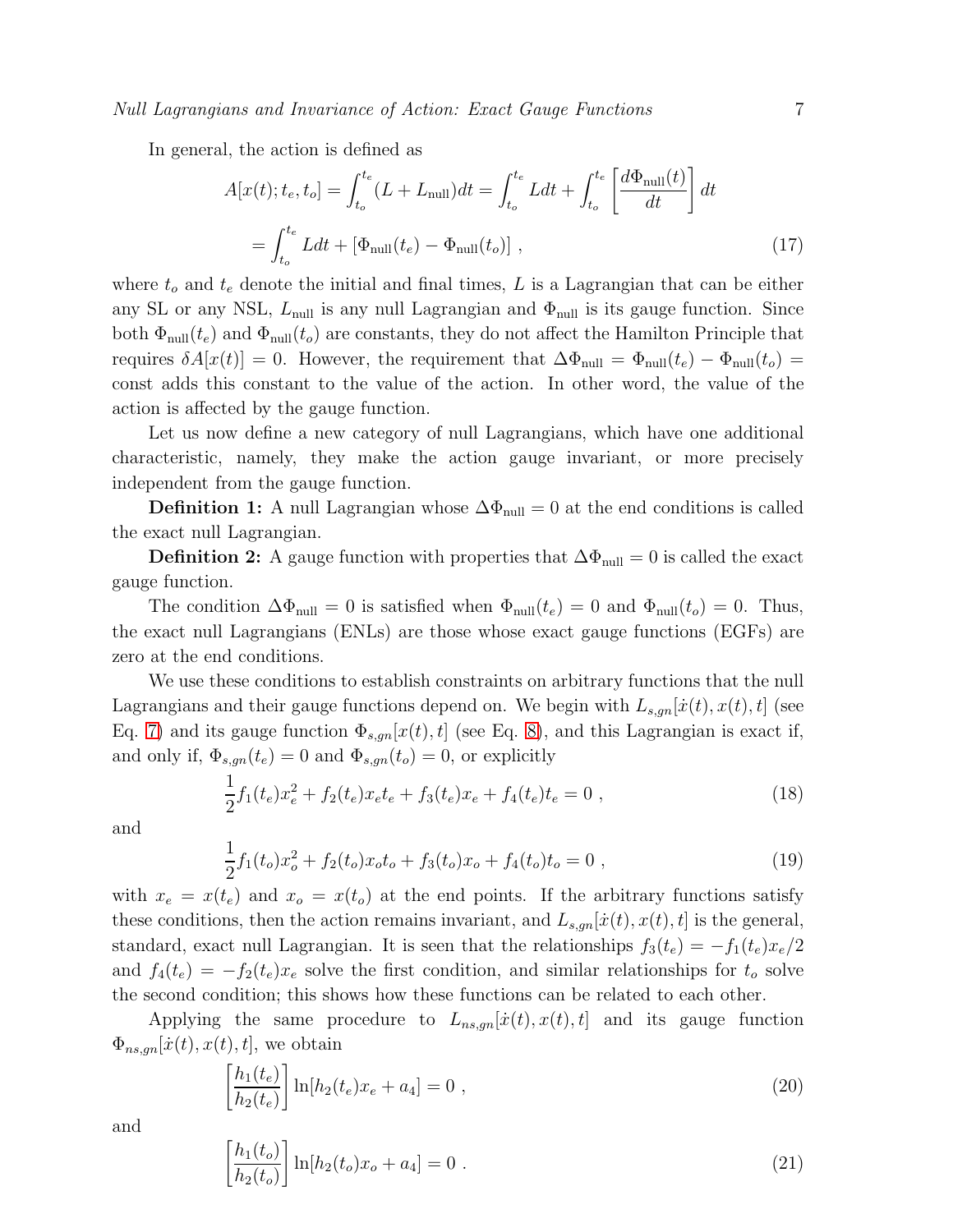Since  $\ln[h_2(t_e)x(t) + a_4] \neq 0$ , these conditions set up stringent limits on the function  $h_1(t)$ , whose end values must be  $h_1(t_e) = 0$  and  $h_1(t_o) = 0$ ; however, this procedure does not impose any constraint on  $h_2(t)$ .

Further constraints on all arbitrary functions that appear in the general standard and non-standard ENLs can be imposed by considering symmetries of these Lagrangians and the resulting dynamical equations. In general, Lagrangians posses less symmetry than the equations they generate [33]. Among different symmetries, Noether and non-Noether symmetries are identified [34-36]. The presence of null Lagrangians does not affect the Noether symmetries [33,36]; however, it may have effects on the non-Noether symmetries [32,37]. Studies of these symmetries will give new constraints on the functions and they will be investigated elsewhere.

#### 4. Application of exact null Lagrangians

To demonstrate applications of the ENLs to ODEs, we select the simplest secondorder ODE, and present the general standard and non-standard ENLs for this equation. The selection of this ODE has an important advantage because it represents the first Newtonian law of dynamics, also know as the *law of inertia*, which requires that motion of any classical body is always rectilinear and uniform with respect to any inertial frame of reference. Let  $(x, y, z)$  be a Cartesian coordinate system and t be the same time in all inertial frames, then the one-dimensional motion of the body in one inertial frame is given by  $\hat{D}_o x(t) = 0$  with the end conditions  $t_o = 0$  and  $t_e = 1$ , and with the initial conditions:  $x(0) = x_0 = 1$ ,  $x(1) = x_1 = 2$ , and  $\dot{x}(0) = u_0$ . Then, the solution to the equation is  $x(t) = u<sub>o</sub>t + 1$ .

In the following, we derive standard and non-standard exact null Lagrangians and their corresponding exact gauge functions, and the obtained results will be valid for for both the simplest second-order ODE and the law of inertia. Our results significantly generalize the standard null Lagrangian derived in [32]; however, the obtained nonstandard exact null Lagrangians are presented for the first time in the literature.

Taking  $\alpha = 1$ , the SL (see Eq. [2\)](#page-2-0) for  $\hat{D}_o x(t) = 0$  is

<span id="page-7-0"></span>
$$
L_s[\dot{x}(t), x(t)] = \frac{1}{2}\dot{x}^2(t) , \qquad (22)
$$

and the general standard ENL is given by Eq. [\(7\)](#page-3-2) with its gauge function

$$
\Phi_{s,gn}[x(t),t] = \frac{1}{2}f_1(t)x^2(t) + f_2(t)x(t)t + f_3(t)x + f_4(t)t.
$$
\n(23)

For the null Lagrangian to be exact, the action must be invariant, which requires that  $\Phi_{s,gn}(1) = 0$  and  $\Phi_{s,gn}(0) = 0$ . Using these conditions, the following relationships (see Eqs. [18](#page-6-0) and [19\)](#page-6-1) between the arbitrary functions are obtained

$$
f_1(1) + f_2(1) + f_3(1) + f_4(1) = 0,
$$
\n(24)

and

$$
f_3(0) = -\frac{1}{2}f_1(0) \tag{25}
$$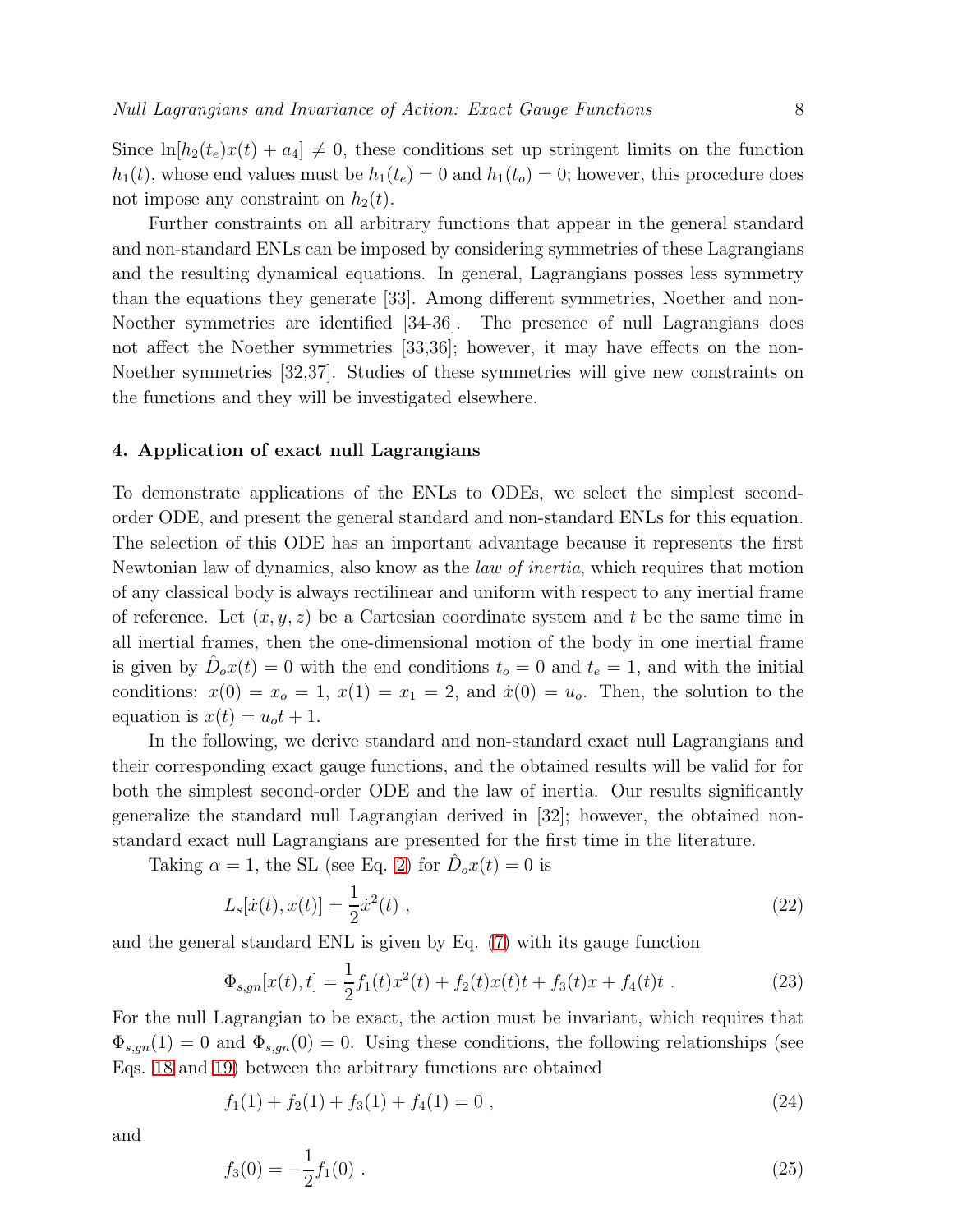If the functions satisfy these relatiosnhips, then  $L_{s,gn}[ \dot{x}(t), x(t), t]$  is the ENL, and the gauge function  $\Phi_{s,gn}[x(t), t]$  is the EGF.

Let us now use Eq. [\(10\)](#page-4-0) to obtain the non-standard Lagrangian for  $\hat{D}_o x(t) = 0$ with the initial conditions specified above. Since the functions  $g_1(t)$ ,  $g_2(t)$  and  $g_3(t)$ depend on the form of the considered ODE, they must be independently derived for each ODE. General conditions on the functions in  $L_{ns}[{\dot{x}}(t),x(t),t]$  derived in [16,19] can be simplified to

<span id="page-8-0"></span>
$$
\frac{g_2(t)}{g_1(t)} + \frac{1}{3} \frac{\dot{g}_1(t)}{g_1(t)} = 0 ,
$$
\n(26)

<span id="page-8-1"></span>
$$
\frac{\dot{g}_2(t)}{g_1(t)} - \frac{1}{2} \frac{\dot{g}_1(t)}{g_1(t)} \frac{g_2(t)}{g_1(t)} + \frac{g_2^2(t)}{2g_1^2(t)} = 0 ,
$$
\n(27)

and

<span id="page-8-3"></span>
$$
\frac{\dot{g}_3(t)}{g_1(t)} - \frac{1}{2} \frac{\dot{g}_1(t)}{g_1(t)} \frac{g_3(t)}{g_1(t)} + \frac{g_3(t)}{g_1(t)} \frac{g_2(t)}{2g_1(t)} = 0.
$$
\n(28)

Eliminating  $g_2(t)$  from Eqs. [\(26\)](#page-8-0) and [\(27\)](#page-8-1), and defining  $u(t) = \dot{g}_1(t)/g_1(t)$ , we obtain

<span id="page-8-2"></span>
$$
\dot{u}(t) + \frac{1}{3}u^2(t) = 0 \tag{29}
$$

which is a special form of the Riccati equation. Following [20], the solution to Eq. [\(29\)](#page-8-2) is

$$
u(t) = 3\frac{\dot{v}(t)}{v(t)},
$$
\n(30)

with  $v(t)$  representing a solution to  $\ddot{v}(t) = 0$  which is the auxiliary condition [19,20]. Using the initial conditions  $v(t = 0) = v<sub>o</sub>$  and  $\dot{v}(t = 0) = a<sub>o</sub>$ , the solution becomes  $v(t) = a_0 t + v_0$ , and it gives

$$
g_1(t) = C_1(a_0 t + v_0)^3 \t\t(31)
$$

where  $C_1$  is an integration constant. Having obtained  $g_1(t)$ , we get

$$
g_2(t) = -C_1 a_o (a_o t + v_o)^2.
$$
 (32)

Finally,  $g_3(t)$  can be found by eliminating  $g_1(t)$  and  $g_2(t)$  from Eq. [\(28\)](#page-8-3) and solving it. The solution is

$$
g_3(t) = C_1 C_2 (a_0 t + v_0)^2 \t\t(33)
$$

where  $C_2$  is an integration constant.

The final form of the non-standard Lagrangian for  $\hat{D}_o x(t) = 0$  is

$$
L_{ns}[\dot{x}(t), x(t), t] = \frac{1}{C_1(a_0 t + v_0)^2} \frac{1}{(a_0 t + v_0)\dot{x}(t) - a_0 x(t) + C_2}.
$$
 (34)

Despite its complexity, as compared to the standard Lagrangian given by Eq. [\(22\)](#page-7-0),  $L_{ns}[{\dot{x}}(t),x(t),t]$  gives  $\hat{D}_o x(t) = 0$  when substituted into the EL equation.

The general non-standard null Lagrangian (Eq. [15\)](#page-5-1) and its general gauge function (Eq. [16\)](#page-5-2) become exact if, and only if, the action remains invariant. To assure the invariance of the action, the conditions given by Eqs. [\(20\)](#page-6-2) and [\(21\)](#page-6-3) must be satisfied. This requires that  $h_1(1) = 0$  and  $h_1(0) = 0$ ; however, no contraints apply to the function  $h_2(t)$ , which can be of any form as long as it is ordinary and smooth.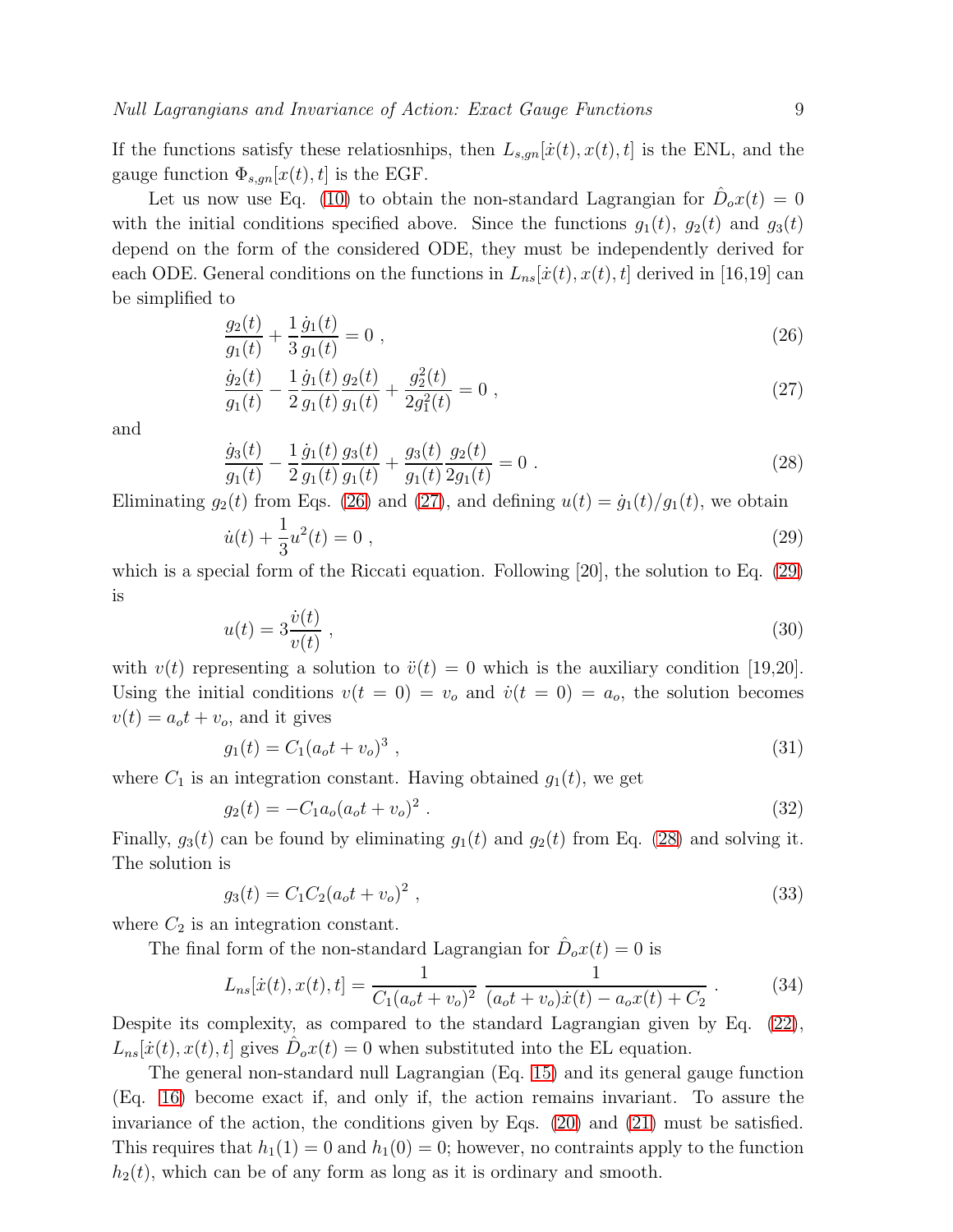# 5. Conclusions

General null Lagrangians of the lowest order of the dependent variable and its derivative are derived for given standard and non-standard Lagrangians. The standard null Lagrangians represent a generalization of those previously found; however, the presented non-standard null Lagrangians are new. For all null Lagrangians, their gauge functions are also obtained. The gauge functions are used to make the action invariant, which allows introducing a new family of exact null Lagrangians. The conditions required for the action to be invariant are established for all derived null Lagrangians. As a result, all presented null Lagrangians are exact.

The obtained results are used to derive the exact null Lagrangians for the simplest second-order ODE, which also is the main ODE of the Newtonian law of inertia. The derived standard exact null Lagrangians and their corresponding exact gauge functions significantly generalize the previously obtained results [32]. However, all non-standard exact null Lagrangians are new. Comparison between the standard and non-standard exact null Lagrangians shows significant differences between them. The presented applications demonstrate that the exact null Lagrangians can be obtained for any ODE whose standard and non-standard Lagrangians are known, and the results would also be valid for any law of physics represented by this equation.

Finally, let us briefly summarize important open problems resulting from this paper. The presented methods of finding standard and non-standard exact null Lagrangians and their exact gauge functions can be extended to other ODEs both homogeneous and inhomogeneous. A possible extension of this approach to partial differential equations (PDEs) would make it applicable to many problems of applied mathematics and theoretical physics. Since there are other families of non-standard Lagrangians, it would be interesting to explore methods of finding exact null Lagrangians for each family. More constraints on the arbitrary functions in the exact null Lagrangians and their exact gauge functions are necessary, and they can be obtained by investigating symmetries and their underlying groups, thus, Lie groups associated with the derived exact null Lagrangians, and their exact gauge functions must be determined [38].

Acknowledgments This work was supported by the Alexander von Humboldt Foundation (Z.E.M.)

- [1] M. Giaquinta, S. Hilderbrandt, Calculus of Variations I (Springer, Berlin, 1996).
- [2] N.A. Doughty, Lagrangian Interaction (Addison-Wesley, New York, NY, USA, 1990).
- [3] J.L Lagrange, Analytical Mechanics (Springer, Netherlands, 1997).
- [4] V.I. Arnold, Mathematical Methods of Classical Mechanics (Springer, New York, NY, USA, 1978).
- [5] P.J. Olver, Applications of Lie Groups to Differential Equations (Springer, New York, NY, USA, 1993).
- [6] J.-M. Levy-Leblond, "Group-theoretical foundations of classical mechanics: the Lagrangian gauge problem", Commun. Math. Phys., 12, 64–79, 1969).
- [7] H. Helmholtz, "On the physical meaning of the principle of least action", J. Reine Angew Math., 100, 213, 1887.
- [8] J. Douglas, "Solution of the inverse problem of the calculus of variations", Trans. Am. Math. Soc., 50, 71–128, 1941.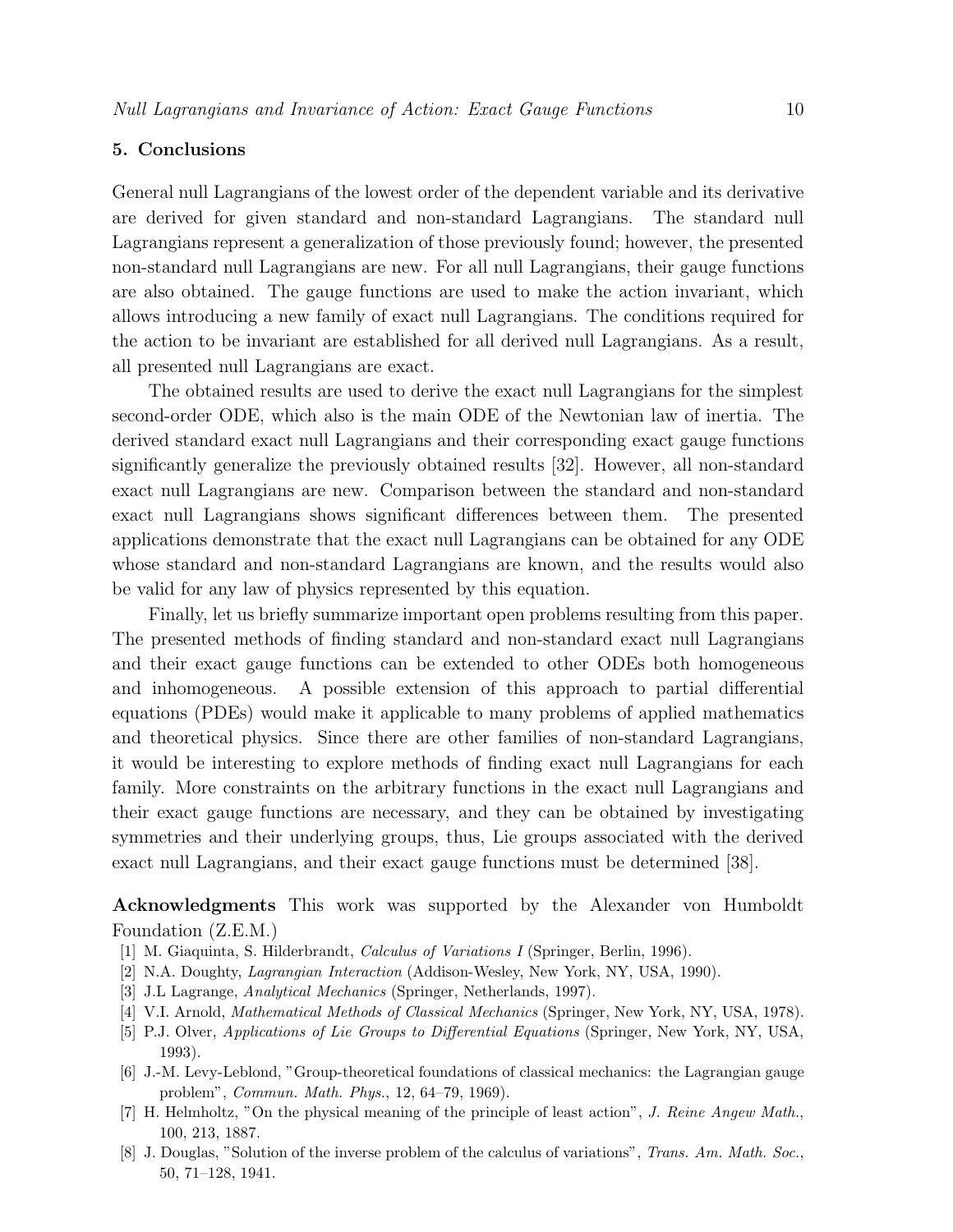- [9] Lopuszanski, J., The Inverse Variational Problems in Classical Mechanics (World Scientific, Singapore, 1999).
- [10] M.C. Nucci and P.G.L. Leach, "Lagrangians galore", J. Math. Phys., 48, 123510, 2007.
- [11] A.G. Choudhury, P. Guha and B. Khanra, "On the Jacobi last multiplier, integrating factors and the Lagrangian formulation of differential equations of the PainlevGambier classification", J. Math.Anal. Appl., 360, 651–664, 2009.
- [12] F. Riewe, "Nonconservative Lagrangian and Hamiltonian mechanics", Phys. Rev. E, 53, 1890, 1996.
- [13] Z.E. Musielak, "Standard and non-standard Lagrangians for dissipative dynamical systems with variable coefficients", J. Phys. A Math. Theor., 41, 055205, 2008.
- [14] J.L. Ciestinski and T. Nikiciuk, "A direct approach to the construction of standard and nonstandard Lagrangians for dissipative-like dynamical systems with variable coefficients", J. Phys. A Math. Theor., 43, 175205, 2010.
- [15] A.I. Alekseev and B.A. Arbuzov, "Classical Yang-Mills field theory with nonstandard Lagrangians", Theor. Math. Phys., 59, 372–378, 1984.
- [16] Z.E. Musielak, "General conditions for the existence of non-standard Lagrangians for dissipative dynamical systems", Chaos, Solitons Fractals, 42, 2640, 2009.
- [17] A. Saha and B. Talukdar, "Inverse variational problem for nonstandard Lagrangians", Rep. Math. Phys., 73, 299–309, 2014.
- [18] R.A. El-Nabulsi, "Fractional action cosmology with variable order parameter", Int. J. Theor. Phys., 56, 1159, 2017.
- [19] N. Davachi and Z.E. Musielak, "Generalized non-standard Lagrangians", J. Undergrad. Rep. Phys., 29, 100004, 2019.
- [20] Z.E. Musielak, N. Davachi and M. Rosario-Franco, "Special Functions of Mathematical Physics: A Unified Lagrangian Formalism", Mathematics, 8, 379, 2020.
- [21] J.F. Carinena, M.F. Ranada and M. Santander, "Lagrangian formalism for nonlinear second-order Riccati systems: one-dimensional integrability and two-dimensional superintegrability", J. Math. Phys., 46, 062703, 2005.
- [22] V.K. Chandrasekar, M. Senthilvelan and M. Lakshmanan, "Unusual Linard-type nonlinear oscillator", Phys. Rev. E, 272, 066203, 2005.
- [23] P.J. Olver and J. Sivaloganathan, "The structure of null Lagrangians", Nonlinearity, 1, 389-398, 1989.
- [24] M. Crampin and D.J. Saunders, "On null Lagrangians", Diff. Geom. Appl., 22, 131–146, 2005.
- [25] R. Vitolo, "On different geometric formulations of Lagrange formalism", Diff. Geom. Appl., 10, 293-305, 1999.
- [26] D.E. Betounes, "Differential geometric aspects of the Cartan form: Symmetry theory", J. Math. Phys., 28, 2347, 1987.
- [27] D. Krupka, O. Krupkova and D. Saunders, "The Cartan form and its generalizations in the calculus of variations", Int. J. Geom. Meth. Mod. Phys., 7, 631 – 654, 2010.
- [28] D.R. Grigore, "Trivial second-order Lagrangians in classical field theory", J. Phys. A, 28, 2921, 1995.
- [29] D. Krupka and J. Musilova, "Trivial Lagrangians in field theory", Diff. Geom. Appl., 9, 225, 1998.
- [30] D.R. Anderson, D.E. Carlson and J. Fried, "A continuum-mechanical theory for nematic elastomers", Elasticity, 56, 35 – 58, 1999.
- [31] G. Saccomandi and R. Vitolo, "Null Lagrangians for nematic elastomers", J. Math. Sciences, 136,  $4470 - 4477, 2006.$
- <span id="page-10-0"></span>[32] Z.E. Musielak and T.B. Watson, "Gauge functions and Galilean invariance of Lagrangians", Phys. Let. A, 384, 126642, 2020.
- [33] S. Hojman, "Symmetries of Lagrangians and of their equations of motion", J. Phys. A: Math. Gen. 17, 2399–2412, 1984.
- [34] A.K. Halder, A. Palithanasis and P.G.L. Leach, "Noether's theorem and symmetries", Symmetry